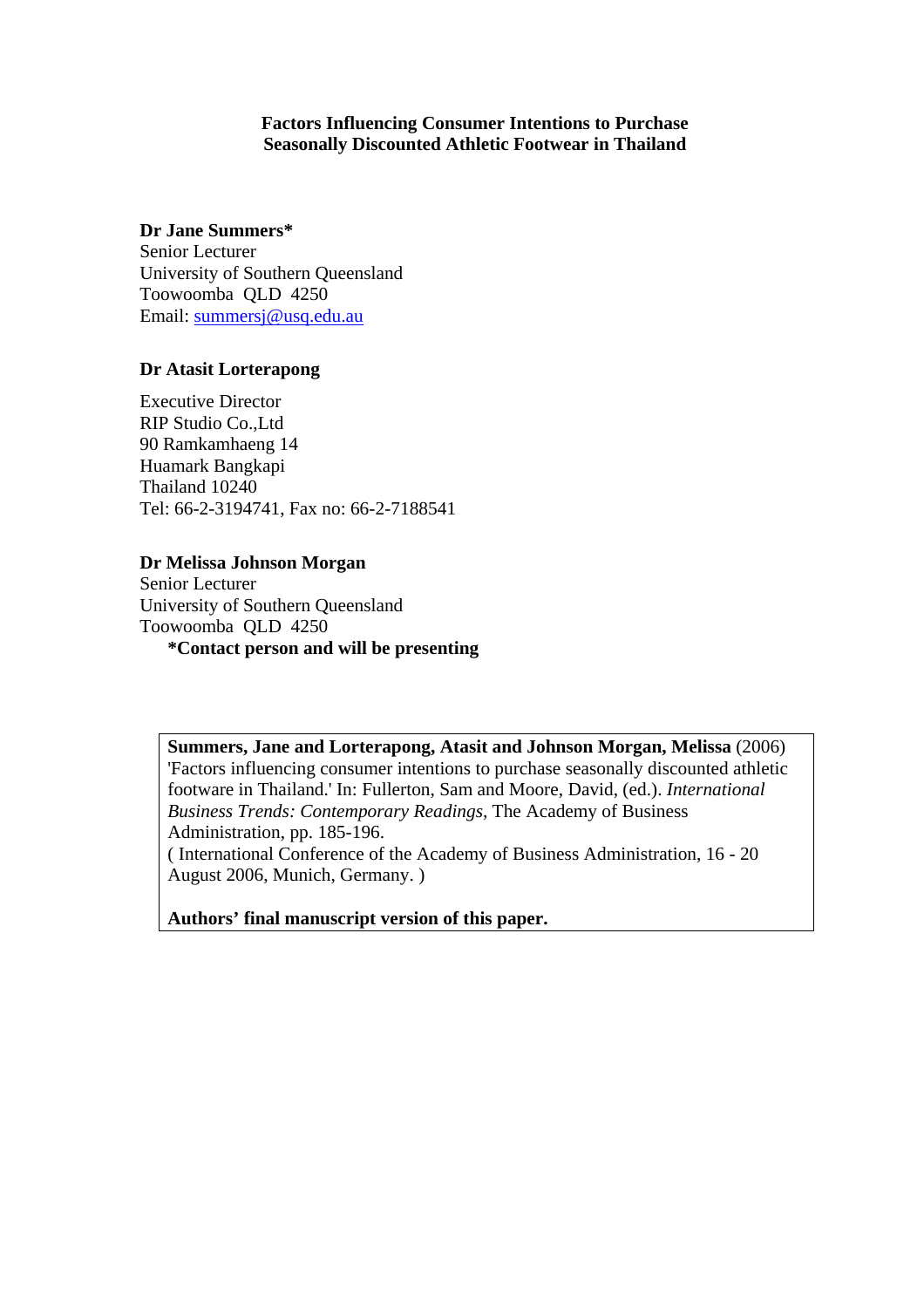# **Factors Influencing Consumer Intentions to Purchase**

# **Seasonally Discounted Athletic Footwear in Thailand**

## **Abstract**

Sales promotions are a key promotional strategy that companies worldwide have used to stimulate consumers' behavioral responses. A more detailed understanding of the influence that both demographic and psychographic consumer characteristics along with normative influencing factors have on responses to sales promotion is needed at both the product category and the individual brand level in order to better develop effective sales promotional programs. This study examines how these factors influence consumer intentions to purchase seasonally discounted athletic footwear in the Thai market. It was found that demographics were not significant as either direct or mediating variables in the purchase intentions of buyers, whilst five specific psychographic and normative influencing characteristics were found to be significant. These were: deal proneness; value consciousness, price consciousness; quality consciousness and attitudes of reference groups.

## **Introduction**

Sales promotion is a key element of the marketing mix for many consumer products worldwide in an attempt to stimulate consumer purchases (Schultz, Robinson & Petrison 1998). The increasing use of sales promotions has influenced consumers to become more deal prone, and this in turn has forced marketers to rely more on sales promotions in order to respond to this trend, and to keep their consumers from competitors' products (Lichtenstein & Burton 1997; Stafford & Stafford 2000).

In Thailand, sales promotion is a key marketing activity used to maintain sales volumes during economic fluctuation periods (Thai Farmers Research Center 2003). As a result, Thai consumers have become very price conscious (U.S. Embassy in Thailand 2000) and the retail sector in Thailand has increasingly become very competitive. Leading retail businesses in Thailand generally use discounting campaigns in conjunction with other sales promotional strategies, such as marketing events, store renovations (Jitpleecheep 2001), and extensions of opening hours (Jitpleecheep 2003; Thai Farmers Research Center 2003) to maintain their sales volumes (Thai Farmers Research Center 2000).

To be able to develop and target an appropriate sales promotional program, a company needs to identify its target audience and understand why they respond to sales promotions (Schultz et al. 1998; Wakefield & Bush 1998). Thus an understanding of consumer characteristics and how these characteristics influence consumer responses to products promoted through sales promotional programs is needed at both the product category and the individual brand levels (Schultz et al. 1998).

This research was conducted in Thailand attempting to develop a better understanding of the influence of key consumer characteristics on consumer intentions to purchase seasonally discounted Reebok athletic footwear. The findings of this research will help Thai companies to better understand how consumer characteristics impact purchase intentions and in particular will assist those manufacturers of athletic shoes in this regard.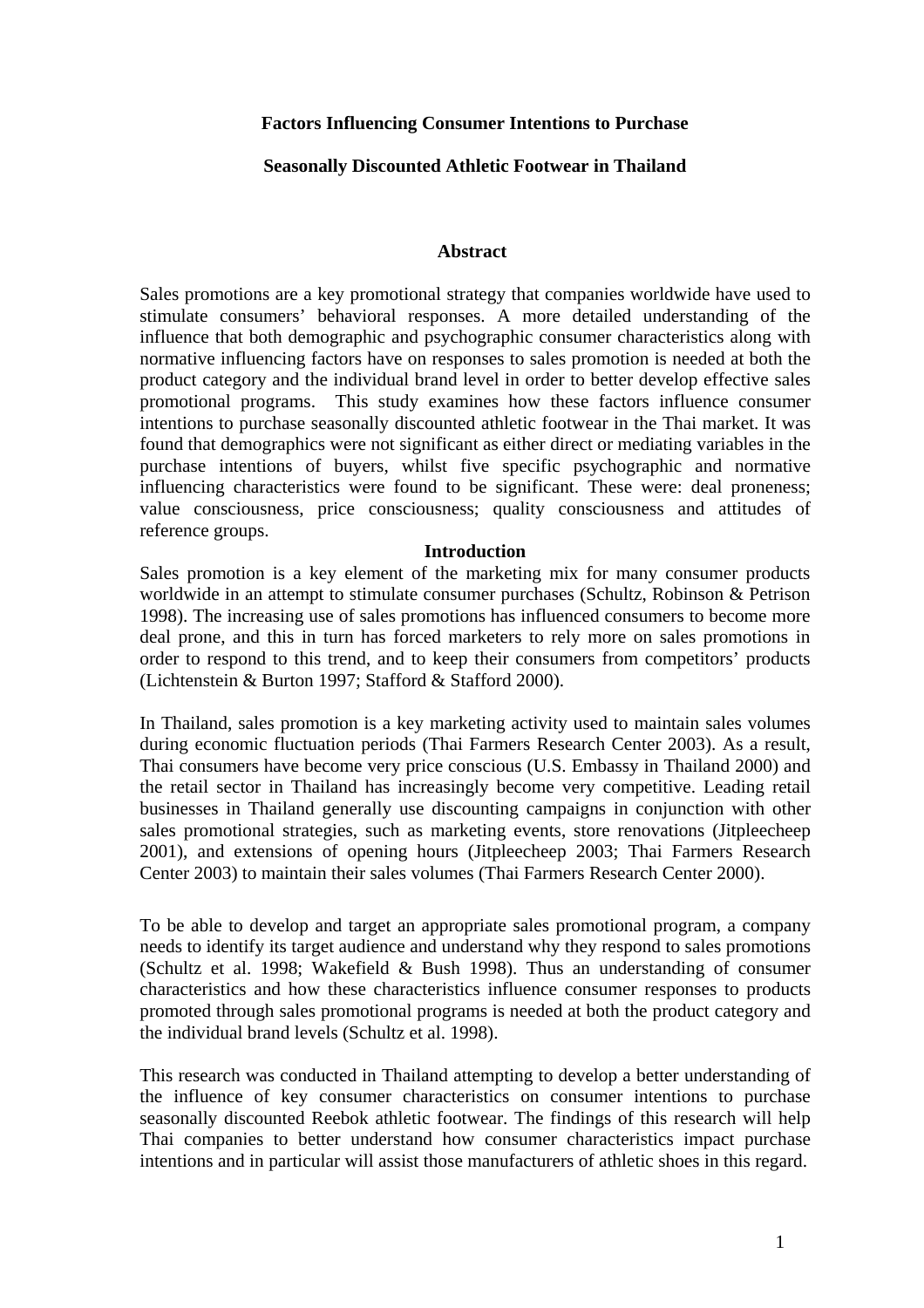#### **Literature review**

Sales promotions are generally designed to provoke consumers' behavioral responses, especially their immediate product interest and product purchase (Kotler 2000; Pelsmacker et al. 2001; Schultz et al. 1998). In particular, sales promotional techniques are short-term incentives that companies use to stimulate intermediaries or consumers to buy their products (Kotler 2000; Pelsmacker et al. 2001; Schultz et al. 1998). Since this research focuses on sales promotions targeted to end consumers, the term 'sales promotion' will relate only to consumer-oriented sales promotion.

As consumers respond to sales promotions differently (Schultz et al. 1998), it is important that companies can accurately identify their target consumers and in turn, develop the best sales promotional program to persuade those consumers to favorably react, for example, by buying the product. This process may be done through an analysis of consumer characteristics and the influences those factors have on consumer responses to products promoted through sales promotional programs.

The direct influence of demographic factors on consumer responses to products promoted through sales promotions have been the focus of early studies in this area and include; income; employment status; family (household size or presence of children); age; gender; and education. Although these early studies attempted to examine the influence of demographic characteristics in explaining consumer responses to sales promotions, their findings signaled that emphasizing demographic characteristics alone could not achieve consistent research results. This suggests that demographic factors by themselves may not be particularly powerful in explaining consumer responses to sales promotions (Ailawadi et al. 2001; Blattberg & Neslin 1990; Mittal 1994).

As a result more recent studies have shifted their investigations to other potential factors, such as psychographic characteristics (Ailawadi et al. 2001; Mittal 1994), and normative influencing factors (Ailawadi et al. 2001; Huff & Alden 1998). These factors have been found to play a more consistent role in explaining consumer responses to sales promotions (Ailawadi et al. 2001; Huff & Alden 1998; Mittal 1994). Table 1 summarizes the more common factors examined in these studies, and indicates the degree to which they have consistently been shown to be key influencing factors. Further this table highlights that whilst useful in understanding and explaining consumer responses to Sales Promotions, demographics have been shown to have more of a mediating effect on consumer responses through psychographic and normative influencing characteristics, whilst psychographic and normative influences were found to have a direct effect on consumer responses to sales promotions (Ailawadi et al. 2001; Mittal 1994).

Finally, this summary of current research in this area also highlights that the majority of this research has been undertaken within the contexts of western countries and in relation to grocery products mainly promoted through coupon sales promotions. For marketers of other product categories, particularly those involving more consumer decision making and possibly brand loyalty (athletic shoes) these findings have limited applicability. In addition, many researchers are now finding that research results from Western based samples, particularly consumer research findings, do not necessarily hold for Eastern cultures.

This study will therefore extend the current body of knowledge in the area of Consumer based Sales Promotions by examining the influencing factors in an Asian culture (Thai)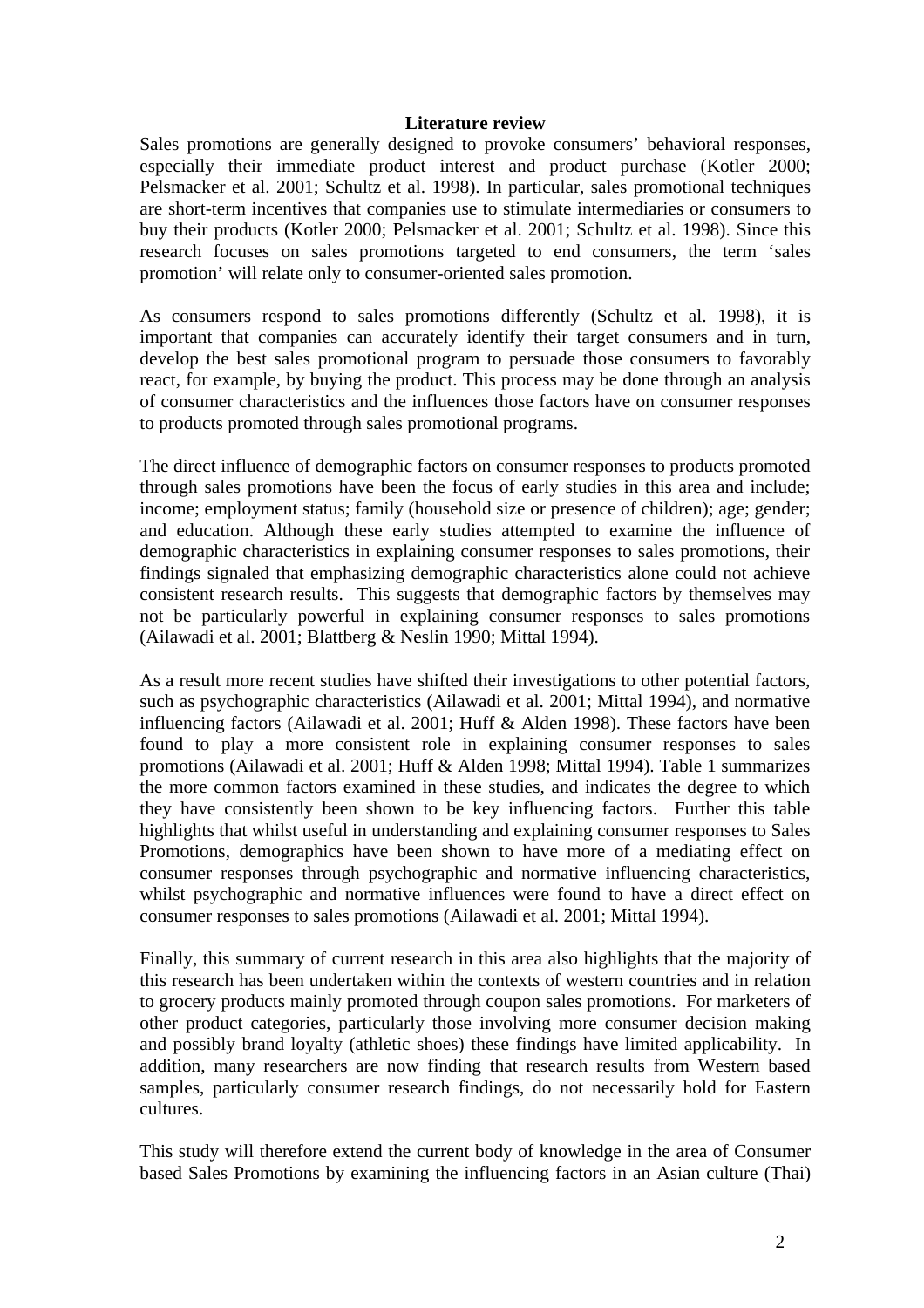and through application to a shopping good with medium levels of consumer involvement (athletic shoes). This study will ultimately answer the question, 'What is the relation ship between demographic, normative influencing and psychographic factors in a consumer's response to sales promotion techniques: the case of seasonally discounted athletic footwear in Thailand?".

| Table 1- Factors found to be influential in explaining consumer responses to sales |  |  |  |  |
|------------------------------------------------------------------------------------|--|--|--|--|
| promotions                                                                         |  |  |  |  |

| <b>Empirical studies*</b>                                           | $\mathbf{1}$ | $\overline{2}$ | 3         | $\overline{4}$ | 5         | 6         | 7         | 8         | 9         | 10        | 11        | 12        | 13        | 14        | The degree to which this factors<br>is consistently suggested as<br>influential across studies<br>$(S, M, W, N)$ ** |
|---------------------------------------------------------------------|--------------|----------------|-----------|----------------|-----------|-----------|-----------|-----------|-----------|-----------|-----------|-----------|-----------|-----------|---------------------------------------------------------------------------------------------------------------------|
| <b>Antecedent factors</b>                                           |              |                |           |                |           |           |           |           |           |           |           |           |           |           |                                                                                                                     |
| <b>Demographics</b>                                                 |              |                |           |                |           |           |           |           |           |           |           |           |           |           |                                                                                                                     |
| Age                                                                 |              |                |           |                |           |           |           |           | $\bullet$ |           |           |           |           | $\bullet$ | M                                                                                                                   |
| Gender                                                              |              | $\bullet$      |           |                |           | $\bullet$ |           |           |           |           | $\bullet$ |           |           | $\bullet$ | S                                                                                                                   |
| Income                                                              | $\bullet$    | $\bullet$      | $\bullet$ | $\bullet$      |           | $\bullet$ |           |           |           |           | $\bullet$ | $\bullet$ |           |           | $\overline{\mathbf{S}}$                                                                                             |
| Employment                                                          |              |                |           |                |           | $\bullet$ |           |           |           |           |           |           |           |           | W                                                                                                                   |
| Family (household) size                                             | $\bullet$    |                |           |                |           | $\bullet$ |           |           |           |           |           |           |           |           | M                                                                                                                   |
| Presence of children                                                |              | $\bullet$      | $\bullet$ |                |           |           |           |           |           |           | $\bullet$ |           |           |           | $\overline{S}$                                                                                                      |
| Education                                                           |              |                | $\bullet$ | $\bullet$      |           | $\bullet$ |           |           | $\bullet$ |           | $\bullet$ |           |           | $\bullet$ | $\overline{\mathbf{S}}$                                                                                             |
| Type of residence                                                   |              |                |           |                |           |           |           |           |           |           |           |           |           | $\bullet$ | W                                                                                                                   |
| Location of residence                                               |              |                |           | $\bullet$      |           |           |           |           |           |           |           |           |           |           | W                                                                                                                   |
| Psychographics                                                      |              |                |           |                |           |           |           |           |           |           |           |           |           |           |                                                                                                                     |
| Price consciousness                                                 | $\bullet$    |                |           |                | $\bullet$ |           |           |           |           | $\bullet$ |           | $\bullet$ |           |           | S                                                                                                                   |
| Value consciousness                                                 |              |                |           |                | $\bullet$ |           |           |           |           |           |           |           |           |           | W                                                                                                                   |
| Quality consciousness                                               |              |                |           |                | $\bullet$ |           |           |           |           |           |           |           |           |           | W                                                                                                                   |
| Market mavenism                                                     |              |                |           |                |           |           |           |           |           |           |           |           | $\bullet$ | $\bullet$ | M                                                                                                                   |
| <b>Brand loyalty</b>                                                |              |                |           | $\bullet$      |           | $\bullet$ |           | $\bullet$ |           |           |           | $\bullet$ |           | $\bullet$ | S                                                                                                                   |
| Store loyalty                                                       |              |                |           |                |           | $\bullet$ |           |           |           |           |           |           |           | $\bullet$ | M                                                                                                                   |
| Identification                                                      |              |                |           |                |           |           |           |           |           |           |           | $\bullet$ |           |           | W                                                                                                                   |
| Variety seeking                                                     | $\bullet$    |                |           |                |           |           |           | $\bullet$ |           |           |           |           |           |           | M                                                                                                                   |
| Time pressure                                                       |              |                |           |                |           | $\bullet$ |           |           |           |           |           |           |           |           | W                                                                                                                   |
| Shopping plan                                                       |              |                |           |                |           |           |           |           |           |           |           |           |           | $\bullet$ | W                                                                                                                   |
| Shopping enjoyment                                                  |              |                |           |                |           |           |           |           |           |           |           |           |           | $\bullet$ | W                                                                                                                   |
| Impulsiveness                                                       |              |                |           |                |           |           |           |           |           |           |           |           |           | $\bullet$ | W                                                                                                                   |
| Need for cognition                                                  |              |                |           |                |           |           |           |           |           |           |           |           |           | $\bullet$ | W                                                                                                                   |
| Deal proneness                                                      | $\bullet$    |                |           |                | $\bullet$ |           | $\bullet$ | $\bullet$ |           |           |           |           |           |           | S                                                                                                                   |
| Perceived inventory<br>space                                        |              |                |           |                |           |           |           |           |           |           |           |           |           | $\bullet$ | W                                                                                                                   |
| <b>Reference groups</b>                                             |              |                |           |                |           |           |           |           |           |           |           |           |           |           |                                                                                                                     |
| Motivation to conform<br>to the expectations of<br>reference groups |              |                |           |                |           |           |           |           |           |           |           |           |           | $\bullet$ | W                                                                                                                   |
| Attitudes of reference<br>groups towards<br>discounted products     |              |                |           |                |           |           |           |           |           | $\bullet$ |           |           |           |           | W                                                                                                                   |
| <b>Key response</b><br>variables                                    |              |                |           |                |           |           |           |           |           |           |           |           |           |           |                                                                                                                     |
| Consumer attitudes                                                  |              |                |           |                |           | $\bullet$ |           |           |           | $\bullet$ | $\bullet$ | $\bullet$ |           |           | S                                                                                                                   |
| Actual purchase<br>behaviors                                        |              |                | $\bullet$ |                | $\bullet$ | $\bullet$ | $\bullet$ |           |           | $\bullet$ |           |           |           | $\bullet$ | S                                                                                                                   |
| Purchase intentions                                                 |              |                |           |                |           |           |           | $\bullet$ |           |           | $\bullet$ |           |           |           | M                                                                                                                   |

\*Empirical studies:

1.McCann (1974), 2. Blattberg et al (1978), 3. Narasimhan (1984a), 4. Bawa & Shoemaker (1987a), 5. Lichtenstein & Ridgway (1993), 6. Mittal (1994), 7. Lichtenstein, Netemeyer & Burton (1995), 8. Wakefield & Barnes (1996), 9. Lichtenstein & Burton (1997), 10.Huff & Alden (1998), 11. Cho & Kang (1998), 12. Wakefield & Bush (1998), 13. Raghubir & Cofman (1999), and 14. Ailawadi, Neslin & Gegenk (2001)

\*\* S= strong (when that variable is consistently suggested as influential by at least three empirical studies)

M= moderate (when that variable is consistently suggested as influential by two empirical studies)

W= weak (when that variable is consistently suggested as influential by an empirical study) N= none (when that variable is not suggested as influential by any studies)

Source: developed for this paper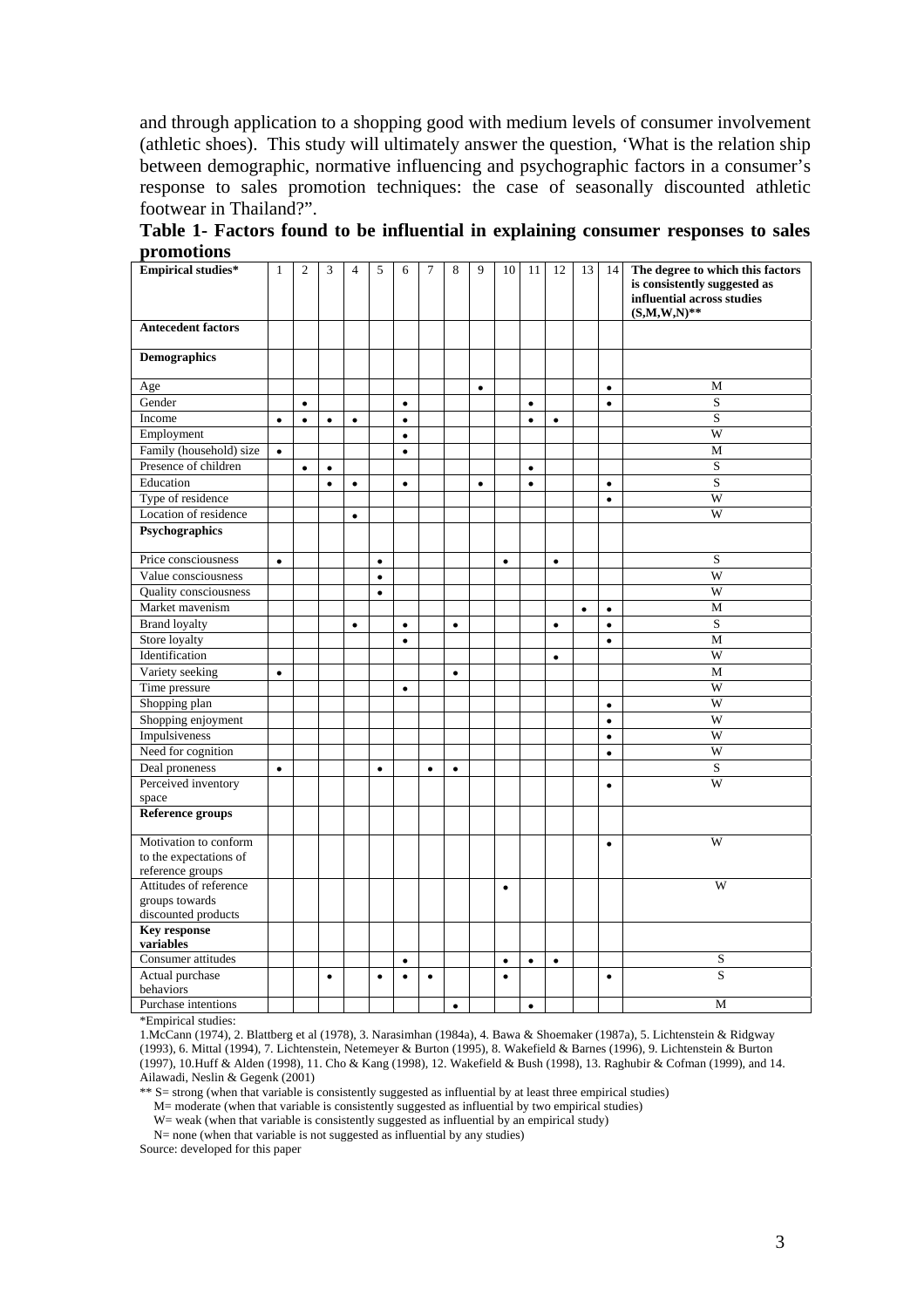From this literature and in order to address the research question, a number of variables were included in this study. The dependant variable in this study was purchase intentions for seasonally discounted athletic footwear (the case of Reebok shoes was used specifically) and the independent variables used in the study are shown in table 2.

| Demographic variables | Psychographic variables      | <b>Normative Influencing variables</b>                                 |
|-----------------------|------------------------------|------------------------------------------------------------------------|
| Age                   | Price consciousness          | Motivation to conform to the                                           |
| Gender                | Value consciousness          | expectations of reference groups                                       |
| Income                | <b>Ouality consciousness</b> | Attitudes of reference<br>groups<br>seasonally<br>discounted<br>toward |
| Employment            | Market mayenism              | athletic footware                                                      |
| Managerial position   | <b>Brand loyalty</b>         |                                                                        |
| Family size           | Variety seeking              |                                                                        |
| Marital status        | Need for cognition           |                                                                        |
| Education             | Deal proneness               |                                                                        |
|                       | <b>Innovativeness</b>        |                                                                        |

# **Table 2 Independant variables included in this study**

Hypotheses predicting the relationship between antecedent consumer characteristics and purchase intentions were developed for testing based on the findings of the previous research summarized in table 1 and they listed in table 3. The first of these hypotheses will test the influence of the demographic variables on the psychographic and normative influencing variables (H1A: H10C). Next the influence of psychographic and normative influencing variables on the purchase intention variables were tested (H11A: H11K), and finally the influence of all of these antecedent consumer characteristics on purchase intentions were examined (H12).

In general, demographic variables are predicted to have an indirect influence on a range of psychographic or normative influencing variables (see H1A to H10C, Table 2). For example, income is expected to have a negative influence on price consciousness. This is because those who have higher incomes are expected to perceive themselves to be financially well off (Mittal 1994), and thus less likely to be financially constrained (Ailawadi et al. 2001). Due to this perception, they are less likely to become price conscious and they will engage in less extensive search for promotional information through a variety of media.

|  |  |  | Table 3- Summary of hypotheses, key justifications, and testing results |  |  |
|--|--|--|-------------------------------------------------------------------------|--|--|
|  |  |  |                                                                         |  |  |

|                                                                                                      | <b>Results of</b> |  |  |  |  |  |
|------------------------------------------------------------------------------------------------------|-------------------|--|--|--|--|--|
| <b>Propositions and key justifications</b>                                                           | this              |  |  |  |  |  |
|                                                                                                      | research          |  |  |  |  |  |
| The relationship between demographic variables and psychographic and normative influencing variables |                   |  |  |  |  |  |
| H1A: Income will negatively influence price consciousness, and                                       |                   |  |  |  |  |  |
| H <sub>1</sub> B: Family size will positively influence price consciousness, and                     |                   |  |  |  |  |  |
| H1C: There is a difference in price consciousness across marital status.                             |                   |  |  |  |  |  |
| H2: Female consumers are more likely than male to be deal prone.                                     | ×                 |  |  |  |  |  |
| H3: Education will positively influence need for cognition                                           | ×                 |  |  |  |  |  |
| H4: Education will positively influence variety seeking.                                             | ×                 |  |  |  |  |  |
| H5: Education will positively influence quality consciousness.                                       | ×                 |  |  |  |  |  |
| H6: Age will positively influence market (price) mavenism.                                           |                   |  |  |  |  |  |
| H7A: Age will positively influence value consciousness, and                                          |                   |  |  |  |  |  |
| H7B: There is a difference in value consciousness across marital status.                             |                   |  |  |  |  |  |
| H8: Age will negatively influence brand loyalty to other athletic footwear brands.                   | ×                 |  |  |  |  |  |
| H9A: Education will positively influence innovativeness, and                                         |                   |  |  |  |  |  |
| H9B: Age will negatively influence innovativeness                                                    |                   |  |  |  |  |  |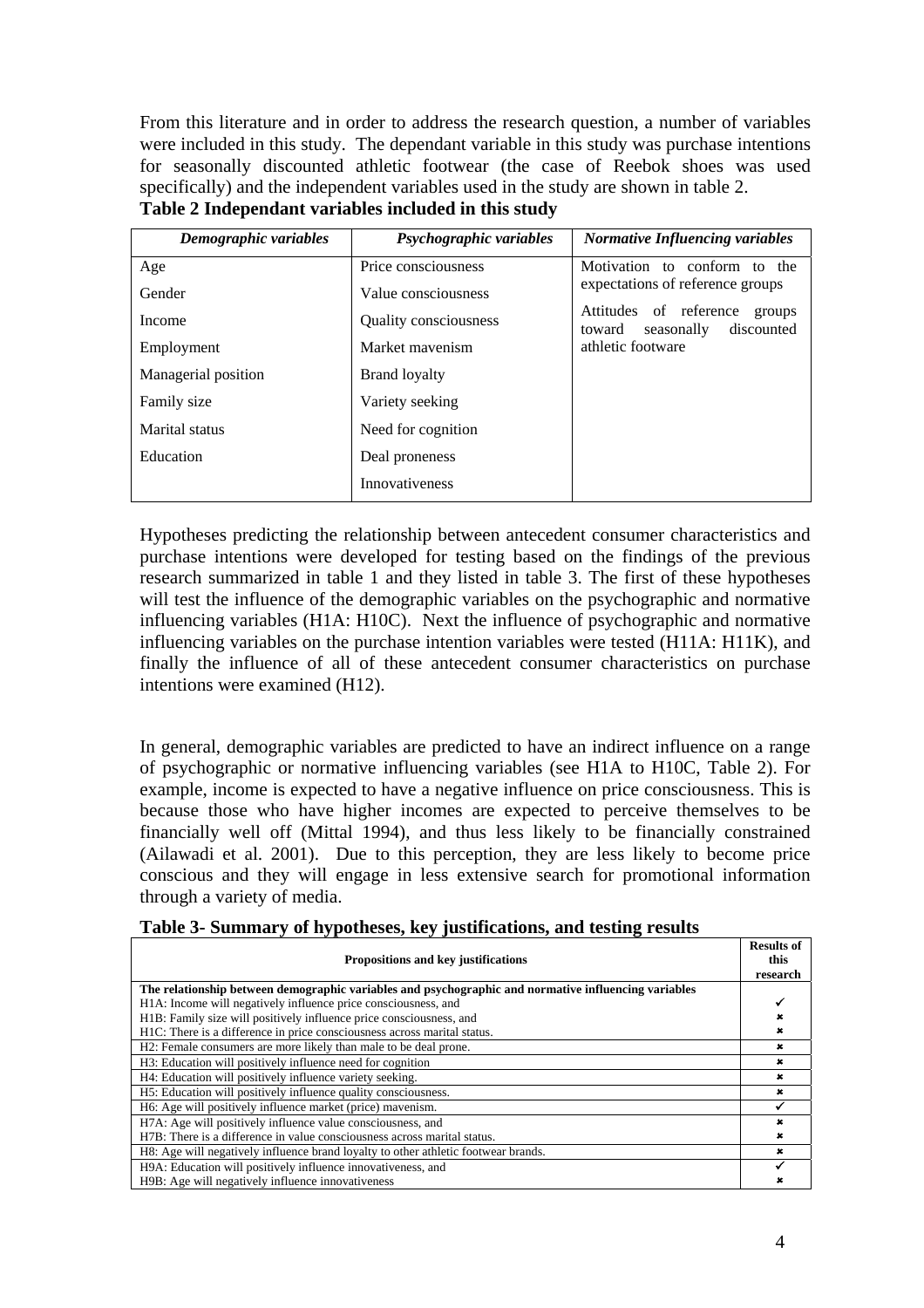| H10A: There is a difference in the level of motivation to conform to the expectations of reference groups across     |  |
|----------------------------------------------------------------------------------------------------------------------|--|
| employment status, and                                                                                               |  |
| H10B: Age will negatively influence motivation to conform to the expectations of reference groups, and               |  |
| H10C: Managerial position will positively influence motivation to conform to expectations of reference groups.       |  |
| The relationship between psychographic and normative influencing variables and purchase intentions                   |  |
| H11A: Price consciousness will positively influence purchase intentions,                                             |  |
| H11B: Deal proneness will positively influence purchase intentions,                                                  |  |
| H <sub>11</sub> C: Need for cognition will negatively influence purchase intentions,                                 |  |
| H11D: Market (price) mavenism will positively influence purchase intentions,                                         |  |
| H11E: Quality consciousness will negatively influence purchase intentions,                                           |  |
| H11F: Value consciousness will positively influence purchase intentions,                                             |  |
| H11G: Loyalty to other athletic footwear brands will negatively influence purchase intentions,                       |  |
| H11H: Variety seeking will positively influence purchase intentions,                                                 |  |
| H11I: Innovativeness will negatively influence purchase intentions,                                                  |  |
| H11J: 'Attitudes of reference groups' will positively influence purchase intentions, and                             |  |
| H11K: 'Motivation to conform' will negatively influence purchase intentions.                                         |  |
| The relationship between all antecedent consumer characteristics and purchase intentions                             |  |
| H12: There will be no influence of all investigated antecedent demographic, psychographic, and normative influencing |  |
| characteristics on purchase intentions                                                                               |  |
| Price consciousness, Deal proneness, Quality consciousness, Value consciousness, and Attitudes of reference groups   |  |
| Other investigated demographic, psychographic, and normative influencing variables                                   |  |

Remarks:  $\checkmark$  = supported by this research,  $\checkmark$  = not supported by this research

Source: Developed for this paper from this research findings

Education is predicted to have a positive influence on need for cognition as more educated consumers have been found to engage in more extensive information processing (Ailawadi et al. 2001) whilst less educated consumers are more likely to take short cuts or rely more on their feelings and more positively react to a less complicated or short messages (Hoyer & MacInnis 1997).

In addition, psychographic and normative influencing variables are also expected to influence purchase intentions (see H11A to H11K, Table 3). For instance, price consciousness is expected to have a positive influence on purchase intentions where consumers who seek monetary savings are expected to be price conscious (Ailawadi et al. 2001; Mittal 1994) and buying a discounted product is likely to satisfy price conscious consumers because they can receive immediate price savings from this purchase (Ailawadi et al. 2001). Thus the more consumers become price conscious, the more they are likely to seek and purchase the seasonally discounted athletic footwear.

Further, deal proneness is also predicted to have a positive influence on purchase intentions. Deal prone consumers are expected to have an increased propensity to respond to a purchase offer because a deal in the form of purchase offer positively influences purchase evaluations (Thaler 1983). Deal prone consumers may define value in terms of the existence of sales promotions and think of sale promotions as indicators of good deals without actually comparing a reduced price of the discounted brand with that of other brands (Zeithaml 1988). In these cases, a price discount could help deal prone consumers to minimize their decision costs by providing them with an easier decision heuristic for a product purchase (Ailawadi et al. 2001; Wansink et al. 1998). Deal prone consumers are therefore likely to make their choices based on the availability of sales promotions offered by various brands and are likely to shift their consumption behavior to take advantage of the temporary incentive (Wakefield & Barnes 1996).

Similarly, value consciousness is posited to have a positive influence on purchase intentions as these consumers are expected to be concerned with the ratio of the quality received to the price paid in a purchase transaction (Lichtenstein et al. 1990; Tellis & Gaeth 1990; Lichtenstein et al. 1990). A price promotion program will not only lead these types of conscious consumers to perceive additional value for their money (higher ratio of quality received to price paid), but also it would also enable these consumers to relax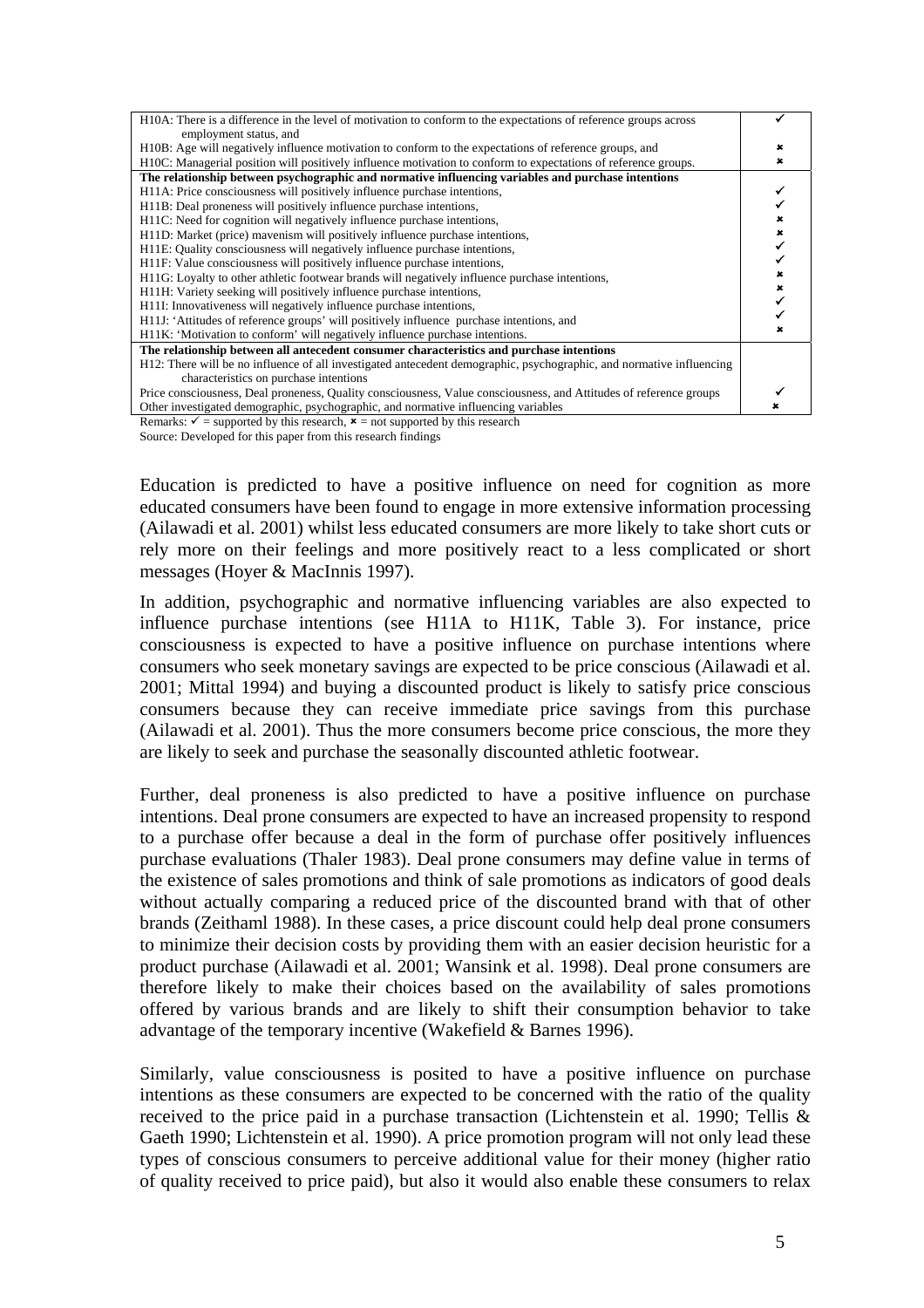their budget constraints, and to possibly upgrade to a better product (Chandon et al. 2000).

In contrast, quality consciousness is predicted to have a negative effect on purchase intentions with those consumers who pay attention to the product quality, perceiving the that the level of the price is positively related to the level of product quality (Erickson  $\&$ Johansson 1985; Lichtenstein & Ridgway 1993). This would mean that the more quality conscious a consumer is, the less they will be inclined to purchase seasonally discounted athletic footwear.

Whilst attitudes of reference groups is expected to have a positive influence on purchase intentions, 'motivation to conform' is expected to negatively influence consumers' purchase intentions. These hypotheses are proposed to test the effect of normative influencing factors on purchase intentions. Reference groups could also influence how a consumer responds to marketing messages (Fishbein & Ajzen 1975). A group influence is likely to be strong for athletic footwear products because the use of this product is highly visible to reference groups (Hawkins et al. 1998). Consumers may evaluate whether they gain or lose their sense of being a part of their reference group when purchasing the seasonally discounted athletic footwear (Chandon et al. 2000).

Finally, the last hypothesis (H12) proposes to test the effect of all consumer characteristics on purchase intentions by including all of the antecedent consumer characteristics simultaneously. All antecedent factors will be examined in order to identify key consumer characteristics that influence purchase intentions and to examine the relative importance of these factors when they are incorporated together to explain the variance of the purchase intention variable. The discussion now turns to the methodology.

#### **Methodology**

Due to insufficient knowledge about factors that influence consumer intentions to purchase the seasonally discounted athletic footwear, specifically in Thailand, a two-step methodology was taken in this research. The first stage was exploratory research, conducted to gain a better understanding about the research area being studied. The second stage was a descriptive survey, which gathered data for testing the research hypotheses. Each will be overviewed here.

**Exploratory research.** Exploratory research by means of in depth interviews was used initially to gain fundamental information to assist in identifying consumer characteristics most relevant to the context being studied in this research and to gain insights into their relationships to the consumer response variables (Churchill 1995; Zikmund 1997). Respondents selected for this stage of research included three executives from the marketing and sales department of a large multinational athletic shoe company, and one from the merchandising department of one of the largest retail chains of athletic products in the Thai market. Data collected were manually coded and analyzed using content analysis. Findings of this exploratory research identified several consumer characteristics that were subsequently included as potential antecedent influential factors in this research.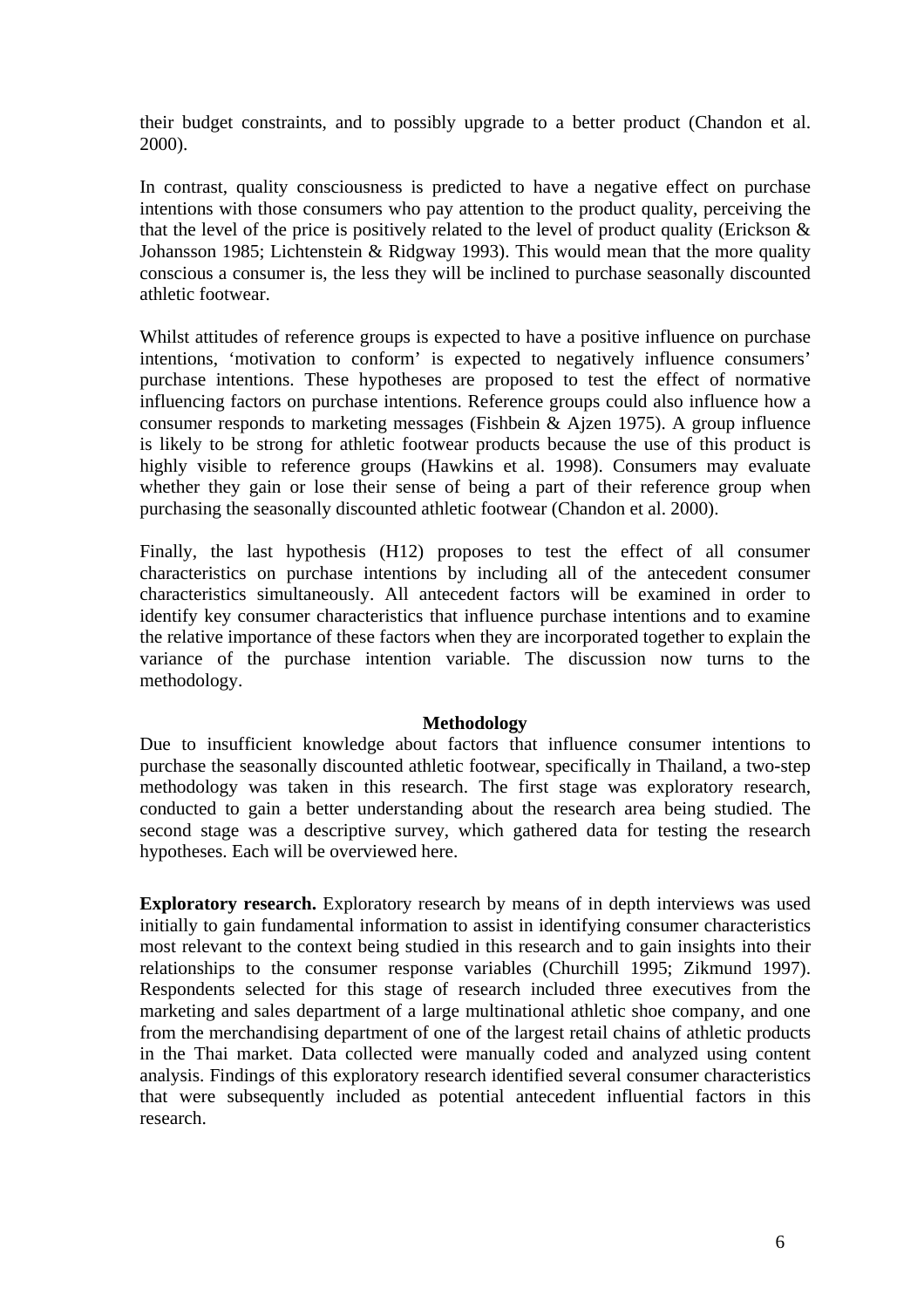**Descriptive research.** After conducting exploratory research, quantitative data were collected to test the proposed hypotheses. A self-completion questionnaire was developed based on the questions adopted by previous studies. A mail survey approach was employed in this study as it allowed the researcher to cost effectively collect a large amount of information used to test the hypotheses (Burns & Bush 1995; Hair et al. 2000).

Samples were drawn using simple random sampling technique from the sampling frame consisting of members of one of the largest retail chains of athletic products in Thailand who had purchased athletic footwear from these outlets during the past five years. Free gifts (athletic socks) were given to respondents in exchange for their cooperation. The final sample size was 554 responses representing a response rate of 34.62 percent of the total 1600 questionnaires. Data collected were analyzed using multiple and stepwise regression methods. Discussion will now present the results of the research.

#### **Results**

In this sample most respondents were males (56.7%), between 21-40 years of age (62.1%), with a Bachelor's degree (53.3%). In relation to employment status, most were fulltime employees (47.5%) or self-employed with their own employees (21.0%). For the respondents who are employed, there was a fairly even distribution across all groups of managerial positions or levels. Regarding marital status, the respondents were divided almost equally between two groups, namely: single (51.2%); and married (45.5%). The family size of most respondents ranged between three to five persons (66.3%), while monthly family income of the two major respondent groups being 10,000-30,000 Baht (29.7%) and, 30,001-50,000 Baht (22.9%) respectively.

The results of the regression analyses are summarized in the last column of Table 3. Of the first sixteen hypotheses proposing the relationship of demographic and psychographic variables, only four of them (H1A, H6, H9A, and H10A) were supported by the regression analysis. Income was found to have a significant but weak negative influence on price consciousness (Beta =  $-0.236$ , p $< 0.01$ ). Age was shown to have a significant but weak influence on market (price) mavenism (Beta =  $0.085$ , p $\lt$  0.05). Education was found to have a significant but weak negative relationship with innovativeness (Beta  $=$  - $0.123$ ,  $p < 0.01$ ).

Employment status was seen to have a significant but weak influence on 'motivation to conform' (Beta =  $-0.145$ , p<0.05). In addition to the weak relationships found between these demographic and psychographic variables, it is important to note, however, that all four demographic variables explained very little (not greater than 5 percent) of the total variability in the relevant psychographic variables. Based on these findings, it could be concluded that these demographic variables did not have a significant influence on the psychographic variables in this study. This is somewhat inconsistent with the findings of previous studies and the hypotheses proposed.

Next, all hypotheses (H 11A to H11 K) proposing the effect of psychographic and normative influencing variables on purchase intentions were tested using multiple regression analysis. The results indicated that 65.80% of the variance in purchase intentions could be explained by these psychographic and normative influencing variables, however they were not all significant in this explanation. Only six psychographic and normative influencing variables were seen to significantly influence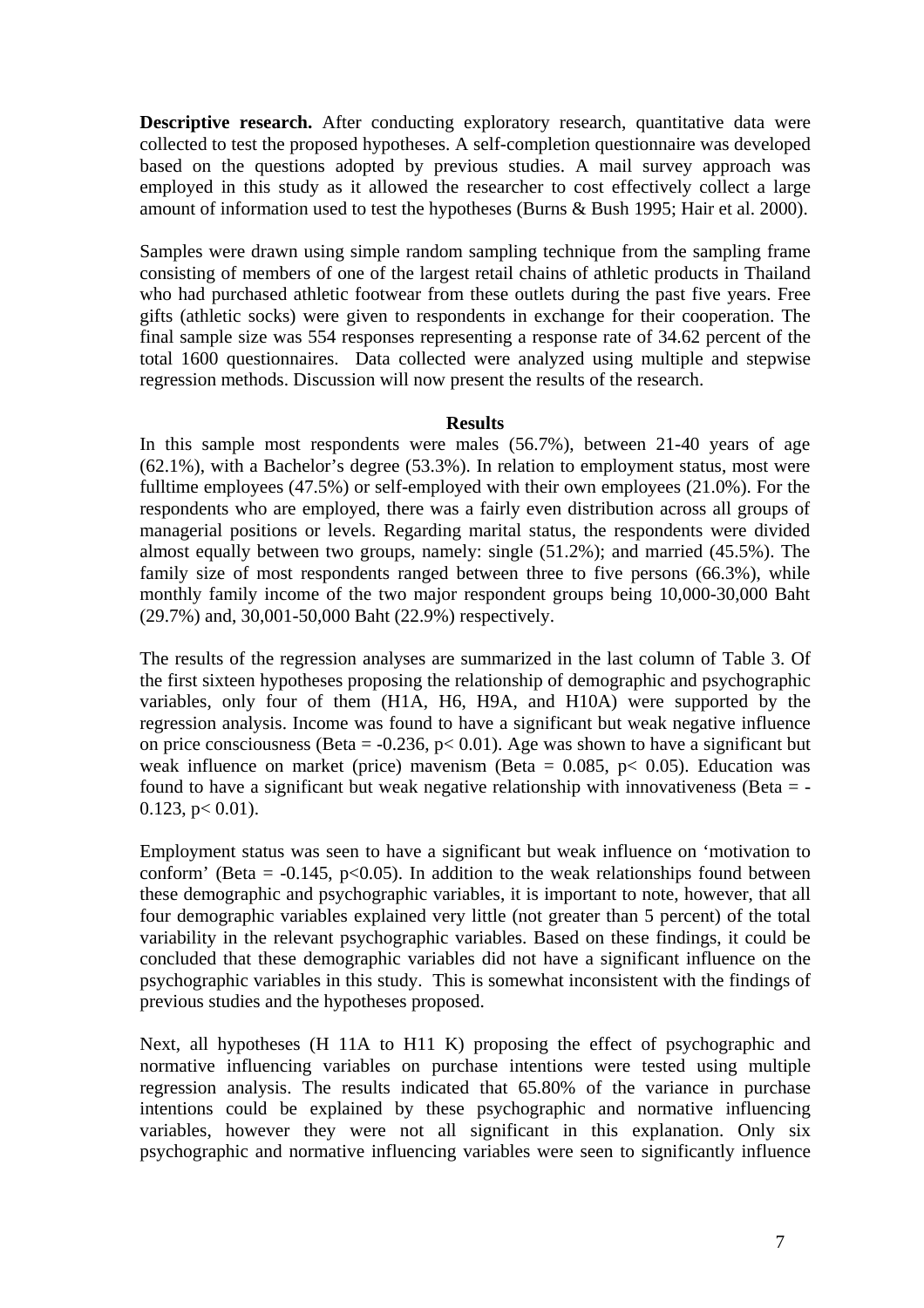purchase intentions and they were: deal proneness; value consciousness; price consciousness; 'attitudes of reference groups'; quality consciousness; and innovativeness.

Deal proneness has been shown to be the most important factor that positively influenced purchase intentions (Beta = 0.418, p<0.01), followed by value consciousness (Beta = 0.254, p<0.01) and price consciousness (Beta =  $0.248$ , p<0.01) respectively. The direction of the correlation between these three variables and purchase intentions was as proposed in the relevant hypotheses. That is a positive influence.

The influence of the other psychographic variables on purchase intentions found in this analysis were also as predicted. These include the positive effect of 'attitudes of reference groups' on purchase intentions (Beta =  $0.182$ , p<0.01) and the negative impact of quality consciousness, and innovativeness on purchase intentions (Beta =  $-0.128$ , p<0.01; and Beta =  $-0.124$ ,  $p<0.01$ , respectively). However, need for cognition, market (price) mavenism, loyalty to other athletic footwear brands, variety seeking, and 'motivation to conform' were not found to have a significant influence on purchase intentions, and these findings do not support the relevant propositions.

Finally, stepwise regression analysis was conducted to: 1) test the last hypothesis (H12), which proposed to examine the effect of all demographic, psychographic, and normative influencing variables on purchase intentions; and 2) to compare the relative importance of the significant antecedent variables when these variables were taken into account into the regression model. To perform the stepwise regression analysis, antecedent variables were entered into the model one by one and the order of entry of antecedent variables was arranged based on the highest absolute value of partial correlation (Hair et al. 1998), and the highest absolute value of 'Beta In' with a significant *t* value (p value) not exceeding the entry criterion (Field 2000; Norusis 2000). For this research, the observed significance  $t$  value (p value) of 0.05 and 0.10 was set as the entry and the removal criterion, respectively.

The results are summarized in Table 4 and they support those indicated in the previous hypothesis testing section. That is, psychographic and normative influencing variables play a key role in explaining purchase intentions. Particularly, deal proneness, value consciousness, price consciousness, and 'attitudes of reference groups' were found to have a positive influence on purchase intentions, whereas quality consciousness was seen to have a negative impact on this dependent variable. In contrast, innovativeness, need for cognition, market (price) mavenism, loyalty to other athletic footwear brands, variety seeking, and 'motivation to conform' were not seen to be related with purchase intentions.

| Variables inputted in the<br>stepwise regression models | Partial<br>Correlation<br>value with<br>purchase<br>intentions | Beta In<br>value | P value | Significant<br>Beta value | P value | Total %<br>explaining<br>purchase<br>intentions by<br>variables |
|---------------------------------------------------------|----------------------------------------------------------------|------------------|---------|---------------------------|---------|-----------------------------------------------------------------|
|                                                         |                                                                |                  |         |                           |         | inputted                                                        |
| 1 <sup>st</sup> estimation:                             |                                                                |                  |         |                           |         |                                                                 |
| Deal proneness                                          | 0.452                                                          | 0.408            | 0.000   | 0.665                     | 0.000   | 43.90                                                           |
| $2nd$ estimation:                                       |                                                                |                  |         |                           |         |                                                                 |
| Deal proneness                                          |                                                                |                  |         | 0.607                     | 0.000   |                                                                 |
| <b>Value consciousness</b>                              | 0.454                                                          | 0.344            | 0.000   | 0.344                     | 0.000   | 55.30                                                           |
| $3rd$ estimation:                                       |                                                                |                  |         |                           |         |                                                                 |
| Deal proneness                                          |                                                                |                  |         | 0.507                     | 0.000   |                                                                 |
| Value consciousness                                     |                                                                |                  |         | 0.323                     | 0.000   |                                                                 |
| <b>Price consciousness</b>                              | 0.337                                                          | 0.248            | 0.000   | 0.248                     | 0.000   | 60.20                                                           |

**Table 4- The results of stepwise regression analysis**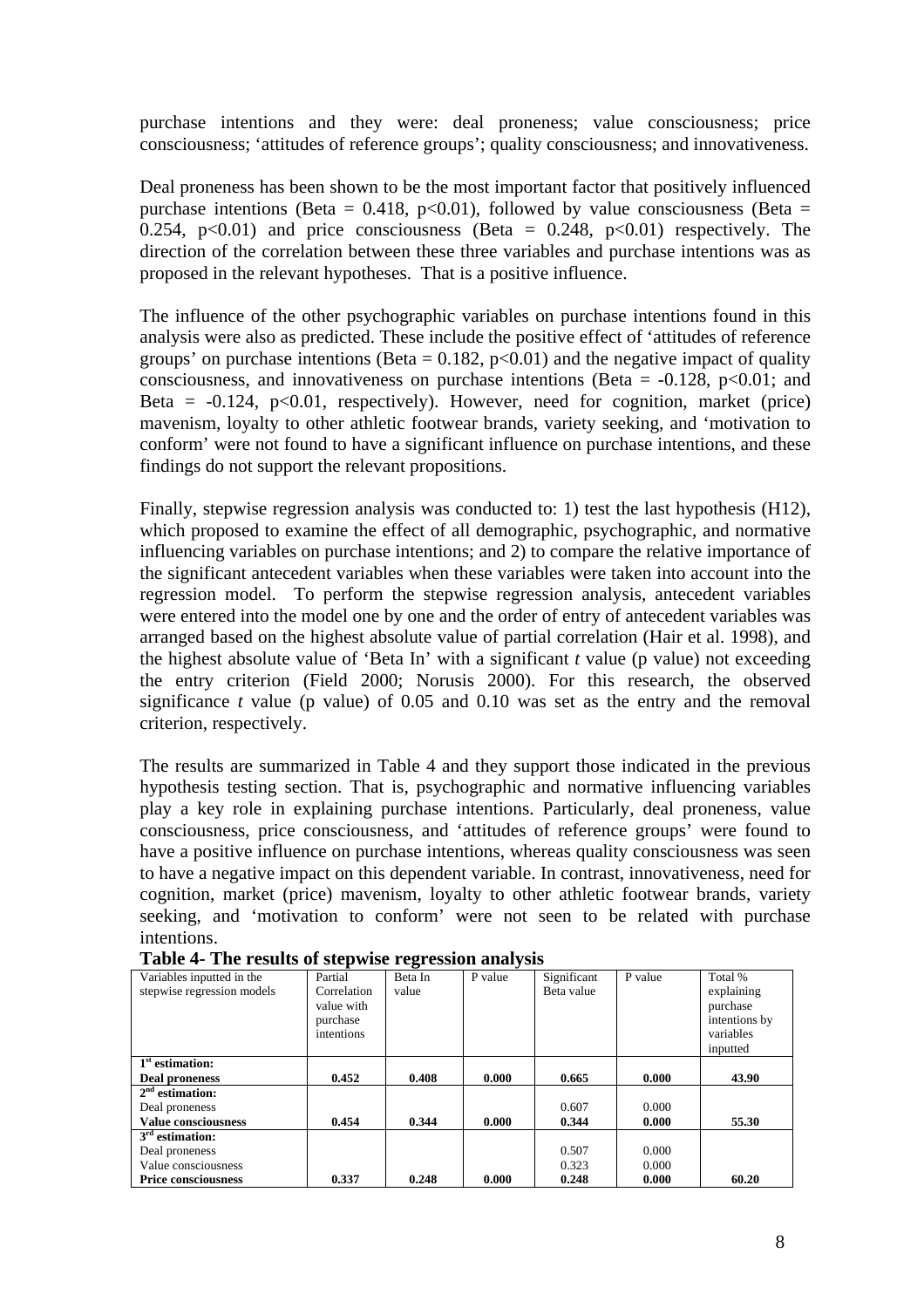| 4th estimation:               |          |          |       |          |       |       |
|-------------------------------|----------|----------|-------|----------|-------|-------|
| Deal proneness                |          |          |       | 0.436    | 0.000 |       |
| Value consciousness           |          |          |       | 0.292    | 0.000 |       |
| Price consciousness           |          |          |       | 0.266    | 0.000 |       |
| Attitudes of reference groups | 0.193    | 0.143    | 0.004 | 0.143    | 0.004 | 61.50 |
| $5th$ estimation:             |          |          |       |          |       |       |
| Deal proneness                |          |          |       | 0.443    | 0.000 |       |
| Value consciousness           |          |          |       | 0.294    | 0.000 |       |
| Price consciousness           |          |          |       | 0.253    | 0.000 |       |
| Attitudes of reference groups |          |          |       | 0.141    | 0.004 |       |
| <b>Ouality consciousness</b>  | $-0.193$ | $-0.119$ | 0.005 | $-0.119$ | 0.005 | 62.80 |
| $6th$ estimation:             |          |          |       |          |       |       |
| Innovativeness                | $-0.133$ | $-0.085$ | 0.052 |          |       |       |

Source: developed for this paper from the analysis of survey research

In terms of the relative importance of the significant antecedent variables, deal proneness was seen to be the most important antecedent variable based on its strongest influence (highest standardized correlation value; 0.665) on purchase intentions, and this antecedent variable was followed by value consciousness (0.344), price consciousness (0.248), 'attitudes of reference groups' (0.143), and quality consciousness (-0.119). On the other hand, *demographic variables* were shown not to have a significant effect on purchase intentions in this sample.

#### **Discussion and conclusion**

In summary, the findings of this research have satisfied the research problem proposed by firstly identifying key consumer characteristics that could have an impact on consumer intentions to purchase the seasonally discounted athletic footwear, and secondly, determining how these characteristics influence purchase intentions. In general, *demographics* did not have a significant relationship with either *psychographics* or *normative influencing characteristics* and purchase intentions. Although this finding differs from some studies where *demographics* were noted to be an influential factor that could effect purchase behaviors (for instance Ailawadi et al. 2001; Mittal 1994), other studies have also noted this same result. (for example in clothing products promoted through coupon promotions Cho & Kang 1998). These mixed results may be due to the differences in the product context investigated by these studies. That is, this research and Cho & Kang's 1998 study focused on non-grocery products (athletic footwear and clothes respectively) whilst others have (Ailawadi et al. 2001; Mittal 1994) concentrated on grocery products.

In further support of these findings, others have suggested that consumers may react dissimilarly to different products (Chandon et al. 2000), and they may also respond differently to various types of sales promotional programs (Schultz et al. 1998). As a result, consumer characteristics that were indicated to be significantly related with consumer responses to grocery products promoted through other sales promotions appear not to explain how consumers respond to non-grocery products (specifically athletic footwear) that are promoted through seasonal price- discounting programs.

Further, *psychographic* and *normative influencing characteristics* were shown to have a significant relationship with purchase intentions with all excluding quality consciousness, having a positive influence on purchase intentions. Quality consciousness was the only key *psychographic characteristic* that had a negative impact on purchase intentions. It can therefore be concluded that *psychographics* and *normative influencing characteristics* are much more influential than *demographics* in explaining the variance in purchase intentions for the seasonally discounted athletic footwear, which is likely to support findings of recent studies (for example: Ailawadi et al. 2001; Mittal 1994).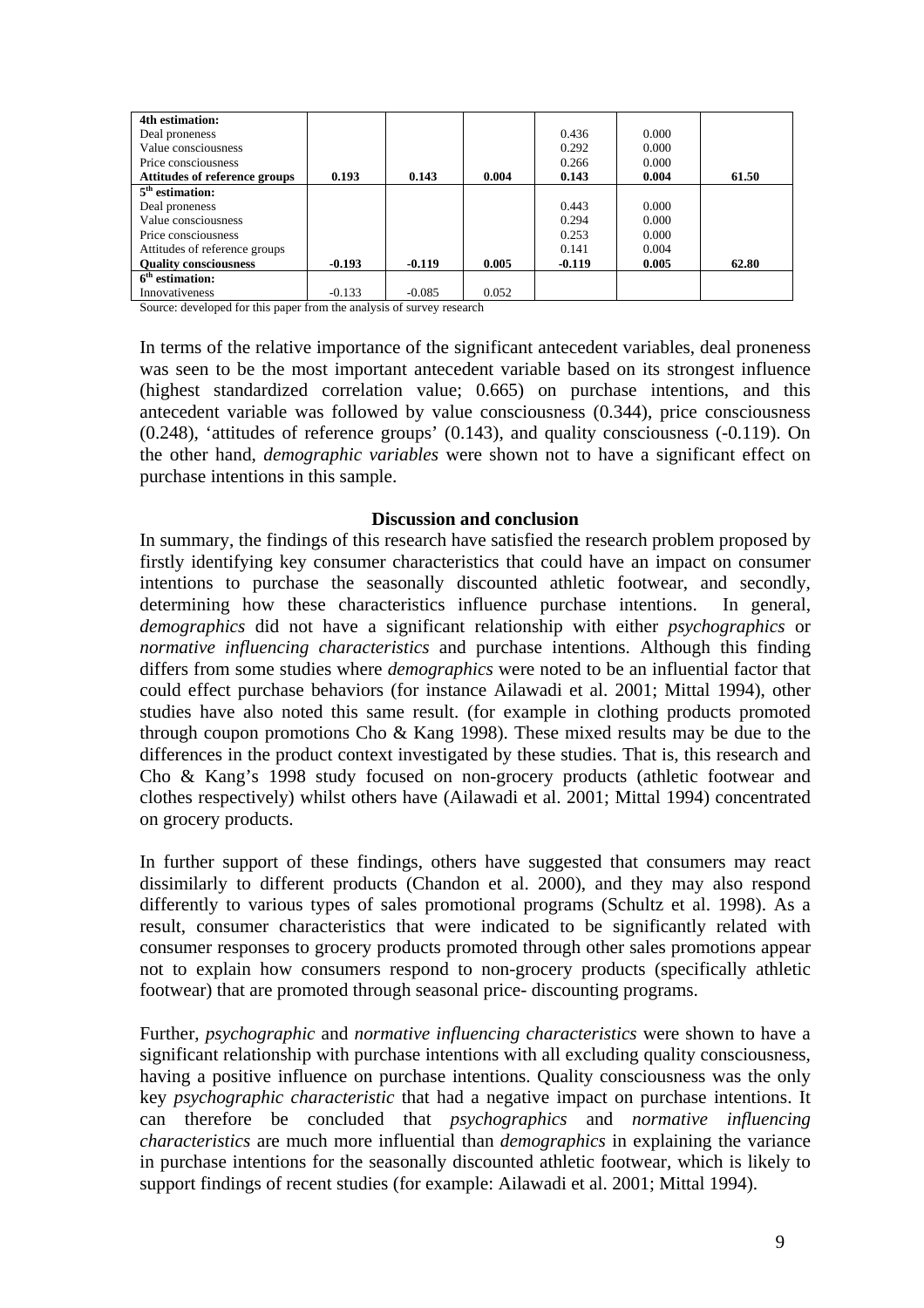In terms of the region in which the previous studies were conducted, most were undertaken in Western countries attempting to investigate Western consumers and their responses to products promoted through sales promotions. However, research models developed in Western regions might not be completely used to depict consumer behavior in non-Western societies (Huff & Alden 1998). As this research was conducted in Thailand it is likely that different responses will be noted (Peter & Olson 2002).

This study has provided valuable contributions to both sales promotion academics and sales promotion practitioners. Academically, this research has incorporated all possible consumer characteristics that could explain consumer intentions to purchase the seasonally discounted athletic footwear in the Thai market. This research context has not been explored by previous studies. As a result, a more comprehensive set of all possible consumer characteristics (eight *demographics*, eleven *psychographic* and *normative influencing characteristics*) expected to be key factors that could influence consumer responses to discounting promotions has been incorporated in this research.

This in turn has enabled the researcher to develop a more complete understanding of how consumer characteristics affect consumer responses to discounting programs. Secondly, these results address the gap in the existing body of knowledge regarding the influence of consumer characteristics on consumer responses to products promoted through sales promotions. The findings of this research provide a contribution to the body of knowledge in relation to this research topic by suggesting that *demographics* are not in themselves influential in the prediction of purchase intentions and possibly should be excluded from a research model that will be developed to depict the influence of consumer characteristics on consumer responses to sales promotions in order to make the research model parsimonious. *Demographic characteristics* should possibly only be used for the purpose of consumer identification.

The first issue of practical implications is that athletic shoe retailers can use the findings of this research to understand how specific consumer characteristics (deal proneness, value consciousness, price consciousness, quality consciousness, and 'attitudes of reference groups') are likely to influence purchase intentions and they can conduct additional research to identify consumers who have these characteristics. This extended knowledge enables athletic shoe companies (Thailand) to target their discounting programs more effectively.

#### **References**

Ailawadi, K.L., Neslin, S.A. & Gedenk, K. 2001, 'Pursuing the Value-Conscious Consumer: Store Brands Versus National Brand Promotions', *Journal of Marketing*, vol. 65, no. 1, pp. 71-89.

Bawa, K. & Shoemaker, R. W. 1987, 'The Coupon-Prone Consumer: Some Findings Based on Purchase Behavior Across Product Classes', *Journal of Marketing*, vol. 51, no. 4, pp. 99-110.

Blattberg, R. C., Buesing, T., Peacock, P. & Sen, S. K. 1978, 'Identifying the Deal Prone Segment', *Journal of Marketing Research*, vol. 15, no. 3, pp. 369-377.

Blattberg, R. C. & Neslin, S. A. 1990, *Sales Promotion: Concepts, Methods, and Strategies*, Prentice Hall, New Jersey.

Burns, A.C. & Bush, R.F. 1995, *Marketing Research*, Prentice-Hall, Englewood Cliffs, New Jersey.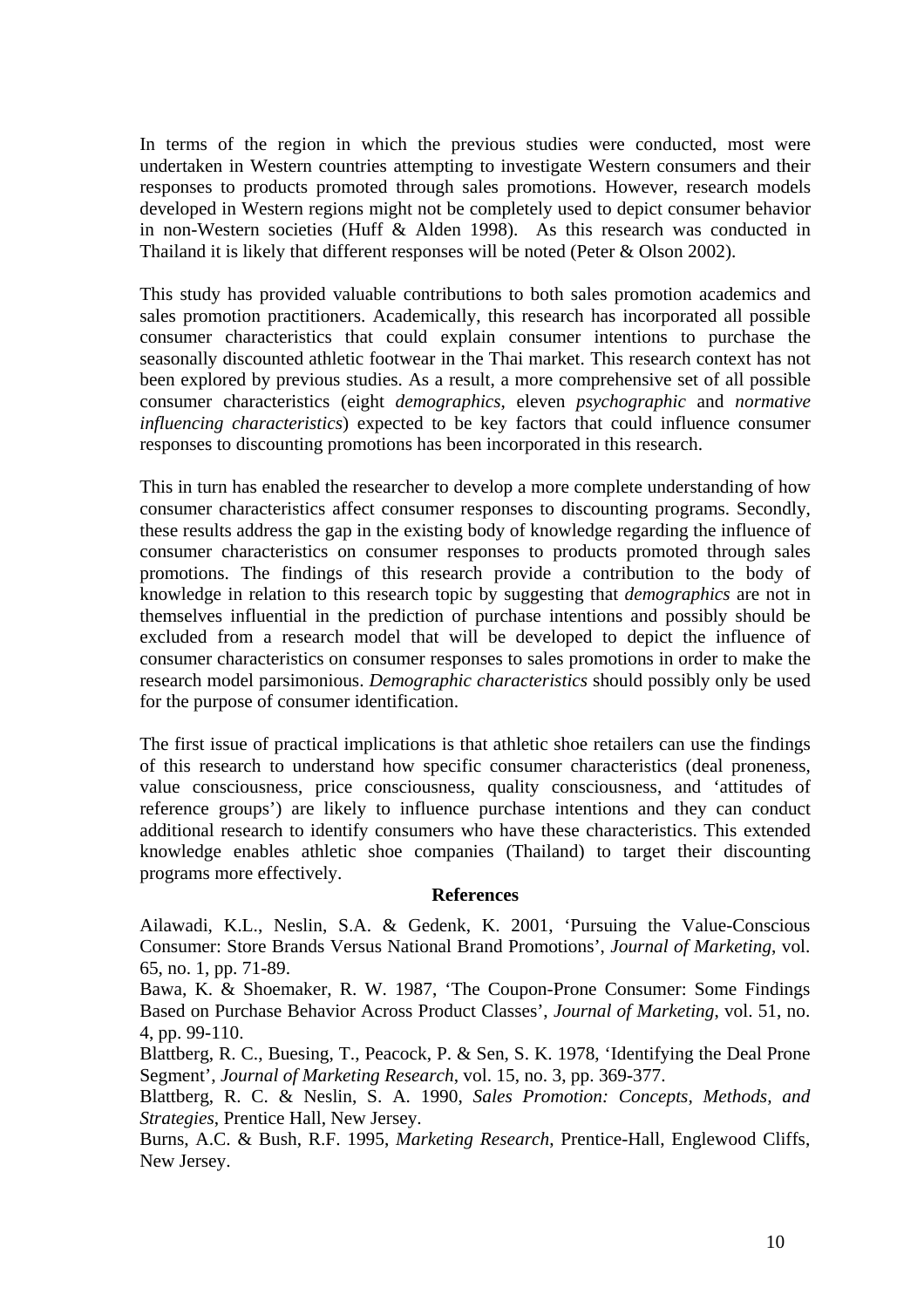Chandon, P. Wansink, B. & Laurent, G. 2000, 'A Benefit Congruency Framework of Sales Promotion Effectiveness', *Journal of Marketing*, vol. 64, no.4, pp. 65-81.

Cho, J. & Kang, J. 1998, 'Consumers' Attitudes toward Clothing Coupons', *Family & Consumer Sciences Research Journal*, vol. 26, no. 3, pp. 328-345.

Churchill, G. A. Jr 1995, *Marketing Research: Methodological Foundations*. 6<sup>th</sup> edn. Dryden Press, New York.

Erickson, G.M. & Johansson, J.K. 1985, 'The Role of Price in Multi-Attribute Product Evaluations', *Journal of Consumer Research*, vol. 12, September, pp. 195-199.

Field, A. 2000, *Discovering Statistics Using SPSS for Windows: Advance Techniques for the Beginner*, London: Sage.

Fishbein, M. & Ajzen, I. 1975, *Belief, Attitude, Intention, and Behavior: An Introduction to Theory and Research*, Addison-Wesley Publishing Co., Inc., Reading, Massachusetts.

Hair, J., Anderson, R., Tatham, R. & Slack, W. 1998, 'Examining your data', *Multivariate Data Analysis*, Prentice Hall, Englewood Cliffs, New Jersey.

Hair, J.F. Jr, Bush, R.P. & Ortinau, D.J. 2000, *Marketing Research: A practical Approach for The New Millennium*, International edn, McGraw-Hill, Singapore.

Hawkins, D., Best, R. & Coney, K. 1998, *Consumer behavior, Building marketing strategy*,  $7<sup>th</sup>$  edn, International edn, McGraw-Hill, U.S.A.

Hoyer, W. D. & MacInnis, D. J. 1997, *Consumer Behavior*, Houghton Mifflin Company, U.S.A.

Huff, L. C. & Alden, D. L. 1998, 'An Investigation of Consumer Response to Sales Promotions in Developing Markets: A Three-country Analysis', *Journal of Advertising Research*, vol. 38, no. 3, pp. 47-56.

Jitpleecheep, S. 2001, 'Giants force revals to innovate' [online], Available: <http://www.bangkokpost.net/midyear2001/retial.html>, [Accessed 4 January 2004].

Jitpleecheep, S. 2003, 'Department Store: Central meeting targets' [online], Available: [http://www.siamfuture.com/ThaiNews/ThNewsTxt.asp,](http://www.siamfuture.com/ThaiNews/ThNewsTxt.asp) [Accessed 5 January 2004].

Kotler, P. 2000, *Marketing Management: The Millennium Edition*, Prentice Hall International, Inc. New Jersey, U.S.A.

Lichtenstein, D. R. & Burton, S. 1997, 'An Examination of Deal Proneness Across Sales Promotion Types: A consumer Segmentation Perspective', *Journal of Retailing*, vol. 73, no. 2, pp. 283-294.

Lichtenstein, D. R., Netemeyer, R.G. & Burton S. 1990, 'Distinguishing Coupon Proneness From Value Consciousness: An Acquisition-Transaction Utility Theory Perspective', *Journal of Marketing*, vol. 54, July, pp. 54-67.

Lichtenstein, D. R., Netemeyer, R. G. & Burton, S. 1995, 'Assessing the Domain Specificity of Deal Proneness, A Field Study'. *Journal of Consumer Research*, vol. 22, no. 3, pp. 314-326.

Lichtenstein, D. R. & Ridgway, N. M. 1993, 'Price perceptions and consumer shopping behavior, A Field Study', *Journal of Marketing Research*, vol.30, no. 2, pp. 234-245.

McCann, J. M. 1974, 'Market Segment Response to the Marketing Decision Variables', *Journal of Marketing Research*, vol. 11, no. 4, pp. 399-412.

Mittal, B. 1994, 'An Integrated Framework for Relating Diverse Consumer Characteristics to Supermarket Coupon Redemption', *Journal of Marketing Research*, vol. 31, no. 4, pp. 533-544.

Narasimhan, C. 1984a, 'A Price Discrimination Theory of Coupons', *Marketing Science*, vol. 3, no. 2, pp. 128-146.

Norusis, M. J. 2000, *SPSS 10.0 Guide to Data Analysis*, New Jersey: Prentice-Hall.

Pelsmacker, P. D., Geuens, M. & Bergh, J. V. D. 2001, *Marketing Communications*, Pearson Education Limited, England.